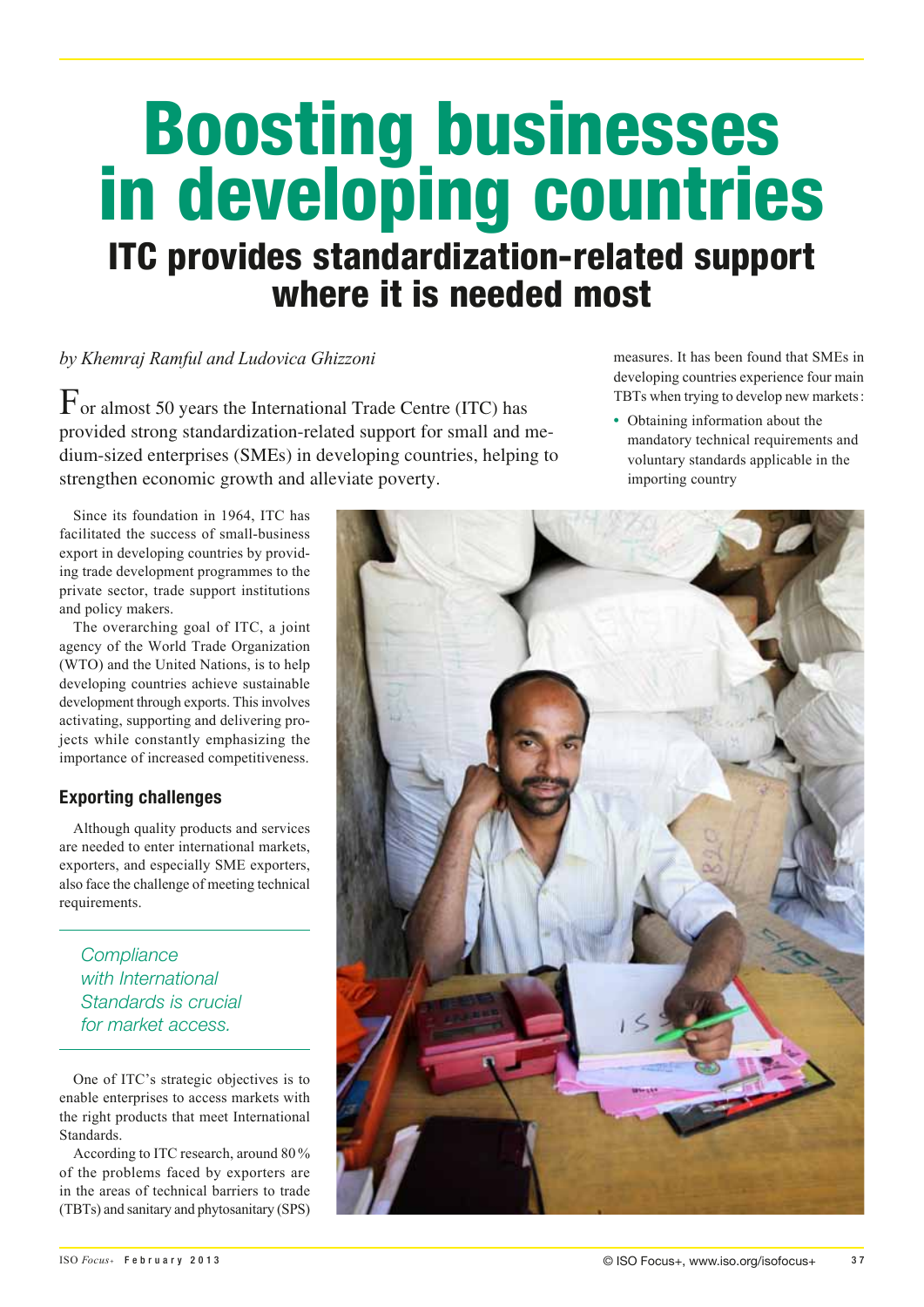- Adapting their products to meet these requirements
- Demonstrating that the products meet relevant market requirements
- Obtaining the necessary support at each step from national quality services, which are often inadequate

#### ITC publications

In response to these challenges, ITC has developed a comprehensive range of export-quality management services to assist SMEs in developing countries.

As compliance with International Standards is crucial for market access, ITC has partnered with ISO to develop a number of International Standards-related publications, including :

- **•**  *ISO 9001 for Small Businesses: What to do – Advice from ISO/TC 176*
- **•**  *ISO 22000 Food Safety Management Systems – An easy-to-use checklist for small businesses – Are you ready ?*
- **•**  *ISO 14001 Environmental Management Systems – An easy-to-use checklist for small businesses – Are you ready ?*



*Assisting the fishery industry in the Philippines to meet technical requirements of international markets.*

Moreover, several of ITC's export-quality management bulletins have been prepared to provide SMEs with additional tools to understand or comply with the above standards. These include: *ISO 9001:2000: A workbook for service organizations, Introduction* 

*to ISO 22000 – Food Safety Management, Introduction to ISO 14000 – Environmental Management Systems*, and the *ISO 9001:2008 Diagnostic tool – Implementing Quality Management Systems.*

A second edition of the book *Export Quality Management: A Guide for Small and Medium-Sized Exporters* has been published by ITC in partnership with the *Physikalisch-Technische Bundesanstalt* (the German National Metrology Institute) to help SMEs better understand quality and standards issues related to export.

> This guide addresses around 100 questions frequently asked by exporters about quality management. It provides answers to queries on quality, technical requirements (such as standards, technical regulations and SPS measures), management systems,

conformity assessment (testing, inspection, certification), metrology, accreditation, the WTO agreements on TBTs, and applying SPS measures.

The first version of the book was tailored to the needs of 18 countries and subsequently translated into eight languages. ITC is now working with several countries to customize the second edition.

#### Training initiatives

Based on the publications listed above, ITC has held awareness workshops in several countries for policy makers, SMEs and officials in trade support institutions. These have been on issues relating to standards, technical regulations and quality.

## ITC has partnered with ISO to develop a number of publications.

In addition, a one-week " training-oftrainers " course, based on the ITC guide *Improving and Maintaining Market Access through Standards and Conformity Assessment*, has operated at national and regional levels. The technical content in seven modules covers, among other things, the WTO agreements on TBTs and SPSs and their benefits for businesses, standards, technical regulations and SPS measures, conformity assessment, quality management, accreditation and mutual recognition agreements.